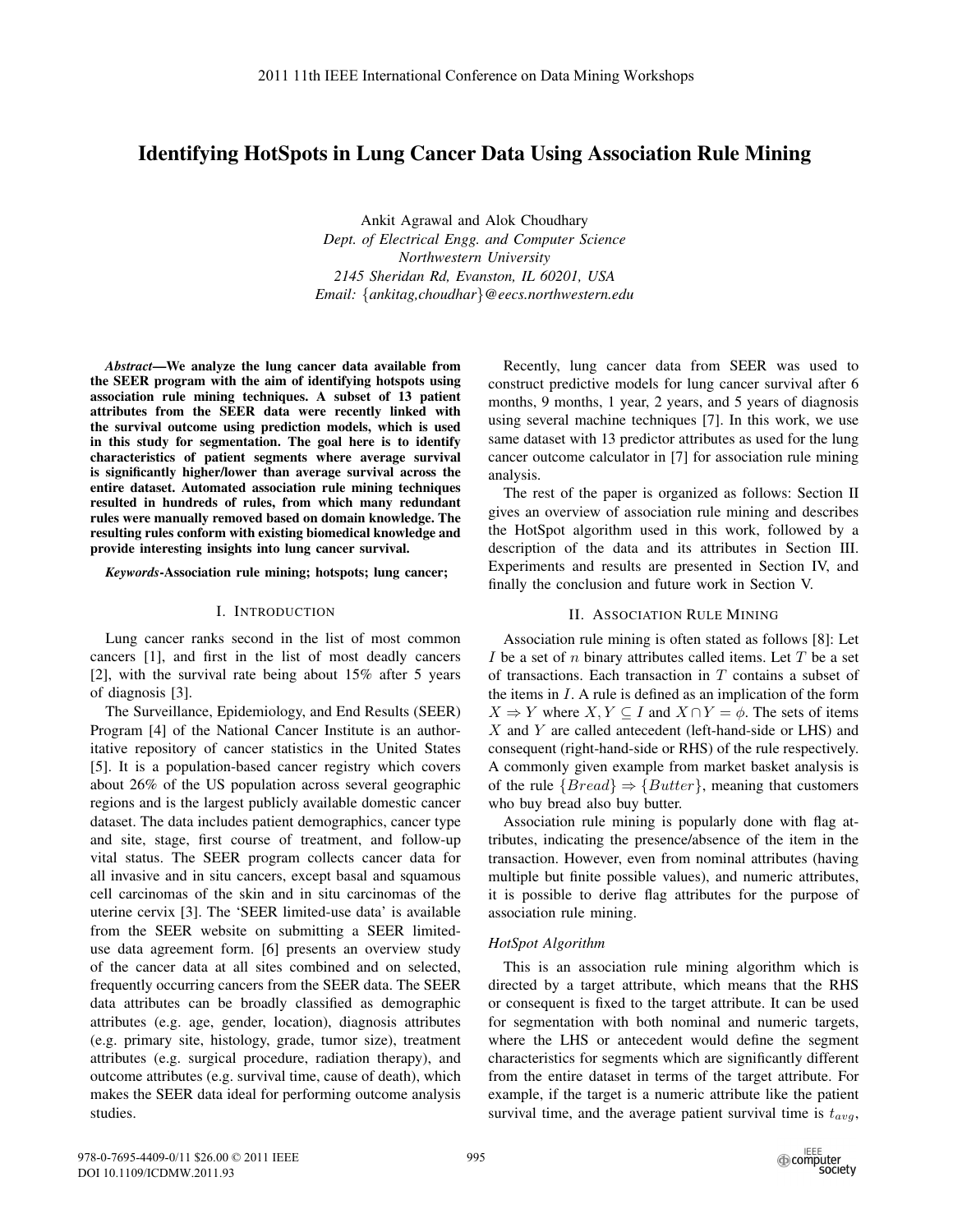then it would be interesting to find segments in the data where the average patient survival time is higher/lower than  $t_{avg}$ . Similarly, if the target is a nominal attribute like 5year-survival (whether or not a patient survived for at least 5 years), and the fraction of survived patients in the entire dataset is  $f$ , then it would be interesting to find segments where this fraction is higher/lower than  $f$ .

It uses a greedy approach to construct the tree of rules in a depth-first fashion, where the search is constrained by the following parameters:

- 1) Maximum branching factor: The number of children nodes to consider at each node. This parameter controls the amount of search performed, since the algorithm uses a greedy search.
- 2) Minimum improvement in target value: This is the minimum improvement in the target value of the resulting segment in order to consider adding a new branch.
- 3) Minimum segment size: The size of the resulting segment must be at least this much in order to add a new branch.

The HotSpot algorithm then, is straightforward. It begins with the entire dataset at the top, and goes down the data in a depth-first fashion using a greedy approach, i.e., it branches on that attribute which gives the maximum improvement in target value subject to the above constraints, and recursively tries the same at every node. Each node represents a segment, and hence, an association rule.

The improvement in the target value can be defined as either an increase or a decrease in the average target value (in case of numeric targets) or target fraction (in case of nominal targets).

We use the implementation of the HotSpot algorithm provided in the WEKA data mining toolkit [9].

# III. LUNG CANCER DATA FOR ASSOCIATION RULE MINING

The lung cancer outcome calculator [7] mentioned earlier uses the data from the SEER November 2008 Limited-Use Data files [4] (released in April 2009) from nine SEER registries (Atlanta, Connecticut, Detroit, Hawaii, Iowa, New Mexico, San Francisco-Oakland, Seattle-Puget Sound, and Utah). This data had a follow-up cutoff date of December 31, 2006, i.e., the patients were diagnosed and followed-up upto this date. Subsequently, the data was selected for the patients diagnosed between 1998 and 2001, due to various reasons mentioned in [7], the primary being that it allowed predictive modeling of survival of upto 5-years (since the follow-up cutoff date was December 31, 2006, data used was for cancer patients with year of diagnosis as 2001 or before). The lung cancer outcome calculator uses the following 13 patient attributes:

1) Age at diagnosis: Numeric age of the patient at the time of diagnosis for lung cancer.

- 2) Birth place: The place of birth of the patient.
- 3) Cancer grade: A descriptor of how the cancer cells appear and how fast they may grow and spread.
- 4) Diagnostic confirmation: The best method used to confirm the presence of lung cancer.
- 5) Farthest extension of tumor: The farthest documented extension of tumor away from the lung, either by contiguous extension (regional growth) or distant metastases (cancer spreading to other organs far from primary site through bloodstream or lymphatic system).
- 6) Lymph node involvement: The highest specific lymph node chain that is involved by the tumor. Cancer cells can spread to lymph nodes near the lung, which are part of the lymphatic system (the system that produces, stores, and carries the infection-fightingcells. This can often lead to metastases.
- 7) Type of surgery performed: The surgical procedure that removes and/or destroys cancerous tissue of the lung, performed as part of the initial work-up or first course of therapy.
- 8) Reason for no surgery: The reason why surgery was not performed (if not).
- 9) Order of surgery and radiation therapy: The order in which surgery and radiation therapies were administered for those patients who had both surgery and radiation.
- 10) Scope of regional lymph node surgery: It describes the removal, biopsy, or aspiration of regional lymph node(s) at the time of surgery of the primary site or during a separate surgical event.
- 11) Cancer stage: A descriptor of the extent the cancer has spread, taking into account the size of the tumor, depth of penetration, metastasis, etc.
- 12) Number of malignant tumors in the past: An integer denoting the number of malignant tumors in the patient's lifetime so far.
- 13) Total regional lymph nodes examined: An integer denoting the total number of regional lymph nodes that were removed and examined by the pathologist.

Table I presents the attributes of the lung cancer dataset, and Tables II-X present the possible values and codes of all the nominal attributes, except birth place, since there are too many possible values for birth place.

For association rule mining analysis, we removed all missing/unknown values, since we are interested in finding segments with precise definitions in terms of patient attributes. The survival time (in months) was chosen as the target attribute for the HotSpot algorithm. The dataset had 13,033 instances, 13 input patient attributes, and 1 target attribute. The average survival time in the entire dataset was 24.45 months. So, we would be interested to find segments of patients where the average survival time is significantly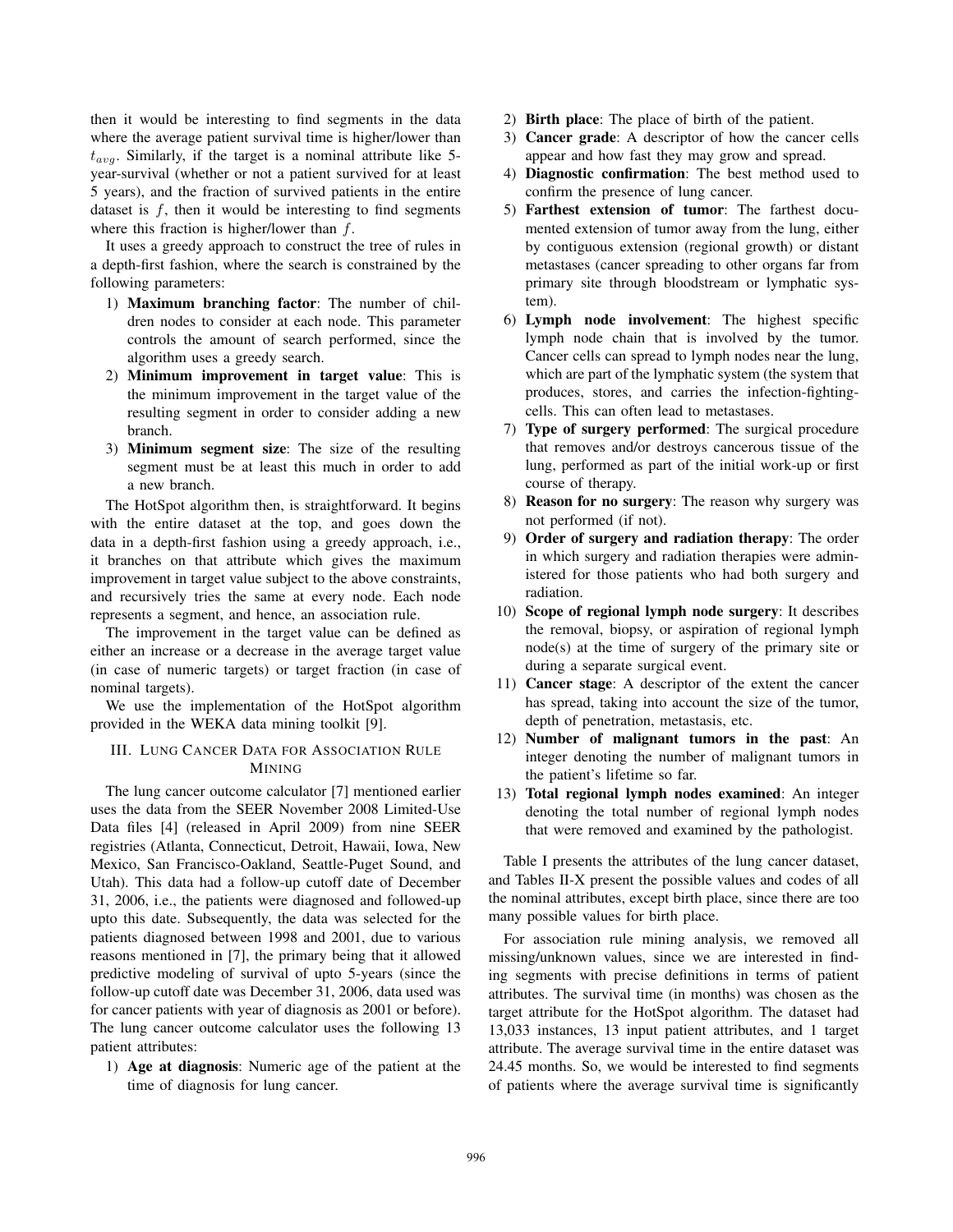Table I LUNG CANCER DATASET ATTRIBUTES

| <b>Attribute</b>                       | <b>Type</b> |
|----------------------------------------|-------------|
| Age at diagnosis                       | Numeric     |
| Birth place                            | Nominal     |
| Cancer grade                           | Nominal     |
| Diagnostic confirmation                | Nominal     |
| Farthest extension of tumor            | Nominal     |
| Lymph node involvement                 | Nominal     |
| Type of surgery performed              | Nominal     |
| Reason for no surgery                  | Nominal     |
| Order of surgery and radiation therapy | Nominal     |
| Scope of regional lymph node surgery   | Nominal     |
| Cancer stage                           | Nominal     |
| Number of malignant tumors in the past | Numeric     |
| Total regional lymph nodes examined    | Numeric     |
| Survival time                          | Numeric     |

### Table II CODES FOR CANCER GRADE

| Code     | <b>Description</b>                   |
|----------|--------------------------------------|
|          | Grade I (well-differentiated)        |
|          | Grade II (moderately differentiated) |
|          | Grade III (poorly differentiated)    |
|          | Grade IV (undifferentiated)          |
| $\Omega$ | Not determined/not stated/NA         |

| Table III                                |
|------------------------------------------|
| <b>CODES FOR DIAGNOSTIC CONFIRMATION</b> |

| Code            | <b>Description</b>                                                         |
|-----------------|----------------------------------------------------------------------------|
|                 | Positive histology                                                         |
| $\mathfrak{D}$  | Positive cytology                                                          |
| $\overline{4}$  | Positive microscopic confirmation (method unspecified)                     |
| 5.              | Positive laboratory test/marker study                                      |
| 6               | Direct visualization without microscopic confirmation                      |
| $7\phantom{.0}$ | Radiology and other imaging techniques without microscopic<br>confirmation |
| 8               | Clinical diagnosis only (other than above)                                 |
| Q               | Unknown whether microscopically confirmed                                  |

# Table IV CODES FOR TUMOR EXTENSION

| Code            | <b>Description</b>                                          |
|-----------------|-------------------------------------------------------------|
|                 |                                                             |
| $\Omega$        | In situ (Noninvasive/intraepithelial)                       |
| $\overline{10}$ | Tumor confined to one lung (excl. primary in MSB)           |
| $\overline{20}$ | Main stem bronchus $>2.0$ cm from carina                    |
| 25              | Primary confined to carina                                  |
| 30              | Localized (NOS)                                             |
| 40              | Pleura/Visceral/Pulmonary ligament without pleural effusion |
| 50              | Main stem bronchus $<$ 2.0cm from carina                    |
| 60              | Chest (thoriac) wall/Diaphragm                              |
| 65              | Separate tumor nodule(s) in the same lobe                   |
| 70              | Carina/Trachea/Esophagus                                    |
| 71              | Heart/Visceral pericardium                                  |
| 72              | Pleural effusion                                            |
| 73              | Adjacent rib                                                |
| 75              | Sternum/Vertebra(e)/Skeletal muscle/Skin of chest           |
| 77              | Separate tumor nodule(s) in different lobe                  |
| 78              | Separate tumor nodule(s) in contralateral lung              |
| 79              | Pericardial effusion                                        |
| 80              | Further contiguous extension                                |
| 85              | Metastatis                                                  |
| 99              | Unknown if extension or metastatis                          |

#### Table V CODES FOR LYMPH NODE INVOLVEMENT

| Code           | <b>Description</b>                                                                 |
|----------------|------------------------------------------------------------------------------------|
| 0              | No lymph node involvement                                                          |
|                | Intrapulmonary/Hilar/Peribronchial                                                 |
| $\mathfrak{D}$ | Subcarinal/Carinal/Mediastinal/Tracheal/Aortic/Pulmonary liga-<br>ment/Pericardial |
| 5              | Regional lymph $node(s)$                                                           |
| 6              | hilar/Supraclavicular/<br>Ipsilateral/Contralateral/<br>Contralateral<br>Scale     |
|                | Other than above (incl. cervical neck nodes)                                       |
| 8              | Distant lymph nodes (NOS)                                                          |
| a              | Unknown/Not stated                                                                 |

# Table VI CODES FOR TYPE OF SURGERY

| Code     | <b>Description</b>                                         |
|----------|------------------------------------------------------------|
| $\Omega$ | No surgery                                                 |
| 12       | Laser ablation/cryosurgery                                 |
| 13       | Electrocautery/Fulguration                                 |
| 15       | Local tumor destruction (NOS)                              |
| 19       | Local tumor destruction or excision (NOS)                  |
| 20       | Excision or resection of less than one lobe (NOS)          |
| 21       | Wedge resection                                            |
| 22       | Segmental resection (including lingulectomy)               |
| 23       | Excision (NOS)                                             |
| 24       | Laser excision                                             |
| 25       | Bronchial sleeve resection only                            |
| 30       | Resection of lobe or bilobectomy, but less than whole lung |
| 33       | Lobectomy with mediastinal lymph node dissection           |
| 45       | Lobe or bilobectomy extended (NOS)                         |
| 46       | Lobe or bilobectomy extended with chest wall               |
| 55       | Pneumonectomy (NOS)                                        |
| 56       | Pneumonectomy with mediastinal lymph node dissection       |
| 65       | Extended pneumonectomy                                     |
| 66       | Extended pneumonectomy plus pleura or diaphragm            |
| 70       | Extended radical pneumonectomy                             |
| 80       | Resection of lung (NOS)                                    |
| 90       | Surgery (NOS)                                              |
| 99       | Unknown if surgery performed                               |

Table VII CODES FOR REASON FOR NO SURGERY

| Code | <b>Description</b>                      |
|------|-----------------------------------------|
|      | Surgery performed                       |
|      | Surgery not recommended                 |
|      | Contraindicated due to other conditions |
|      | Unknown reason for no surgery           |
|      | Patient or patient's guardian refused   |
|      | Recommended, unknown if done            |
|      | Unknown if surgery performed            |

| Table VIII                                       |  |
|--------------------------------------------------|--|
| CODES FOR ORDER OF SURGERY AND RADIATION THERAPY |  |

| Code           | <b>Description</b>                                               |
|----------------|------------------------------------------------------------------|
| $\theta$       | No radiation and/or surgery                                      |
| 2              | Radiation before surgery                                         |
| $\bar{3}$      | Radiation after surgery                                          |
| $\overline{4}$ | Radiation both before and after surgery                          |
| 5              | Intraoperative radiation therapy                                 |
| 6              | Intraoperative radiation with other radiation given before/after |
|                | surgery                                                          |
| Q              | Sequence unknown, but both surgery and radiation were given      |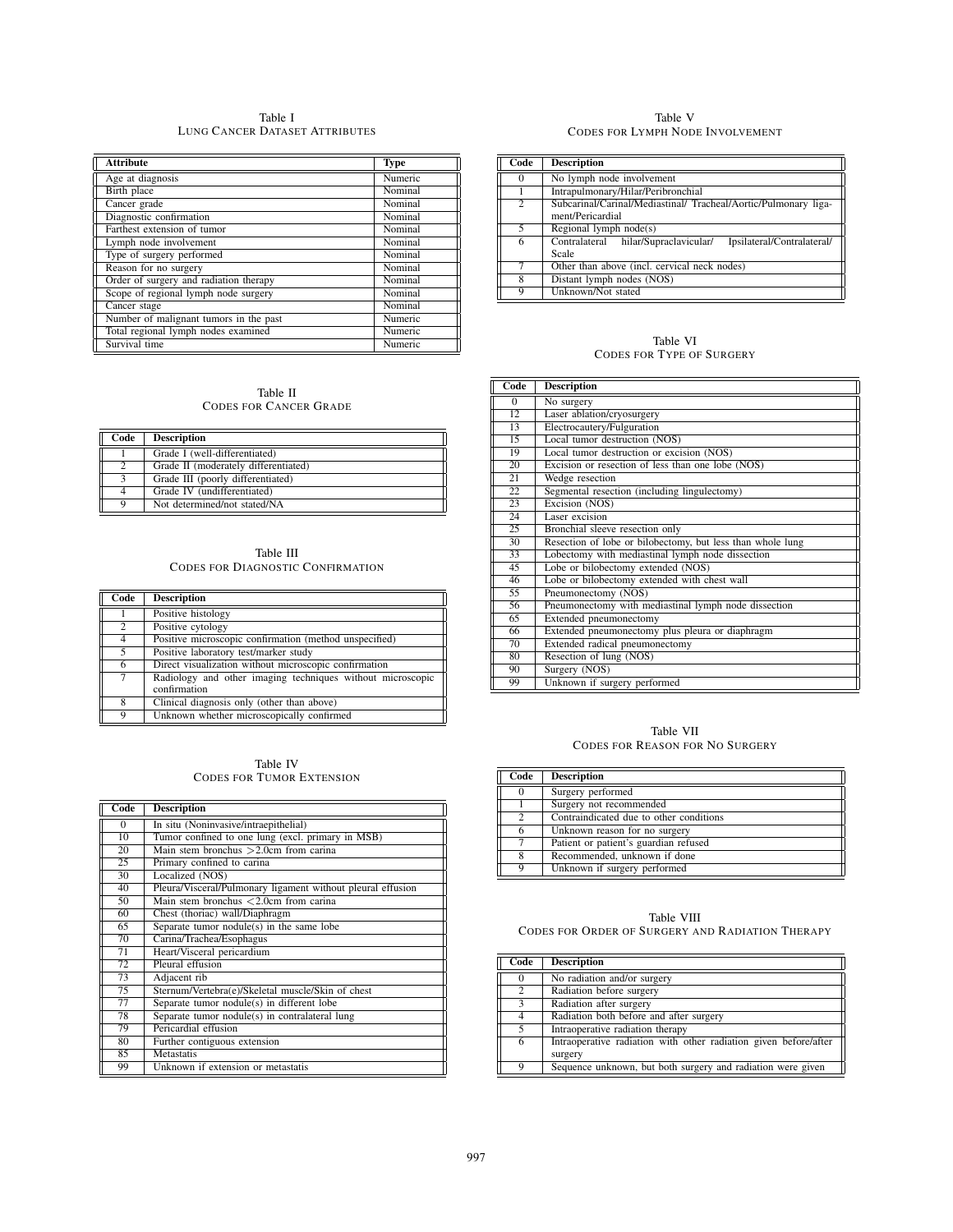Table IX CODES FOR SCOPE OF REGIONAL LYMPH NODE SURGERY

| Code | <b>Description</b>                                               |
|------|------------------------------------------------------------------|
|      | No regional lymph nodes removed                                  |
|      | Regional lymph nodes removed (NOS)                               |
| 2    | Intrapulmonary/ipsilateral hilar/ipsilateral peribronchial nodes |
| 3    | Ipsilateral mediastinal/subcarinal nodes                         |
| 4    | Combination of 2 and 3                                           |
| 5    | Contralateral<br>mediastinal/contralateral<br>hi-                |
|      | lar/ipsilateral/contralateral scalene/supraclavicular nodes      |
|      | Combination of 5 with 2 or 3                                     |
| Q    | Unknown/not stated                                               |

Table X CODES FOR CANCER STAGE

| Code | <b>Description</b>                                 |
|------|----------------------------------------------------|
|      | In situ (Noninvasive neoplasm)                     |
|      | Localized (Invasive neoplasm confined to the lung) |
|      | Regional (Extended neoplasm)                       |
|      | Distant (Spread neoplasm)                          |
| о    | Unstaged/Unknown                                   |

higher than and lower than 24.45 months.

# IV. EXPERIMENTS AND RESULTS

The distribution of survival time across all the patients is shown in Figure 1. Before performing HotSpot analysis, we would like to study the influence of each of the individual 13 attributes on survival time. For this purpose, we plotted the average survival time for different possible values of each input attribute, as shown in Figures 2-14.

We performed two independent analyses to find segments in which average survival time was higher and lower than overall average survival. Several combinations of algorithm parameters (maximum branching factor, minimum improvement in target value, and minimum segment size) were tried. Here we report the results with the following parameters: maximum branching factor  $= 3$ , minimum improvement in target value =  $1\%$ , and minimum segment size =  $100$ .



Figure 1. Distribution of survival time (in months).



Figure 2. Survival time vs. Age at diagnosis.



Figure 3. Survival time vs. Birth place.



Figure 4. Survival time vs. Cancer grade.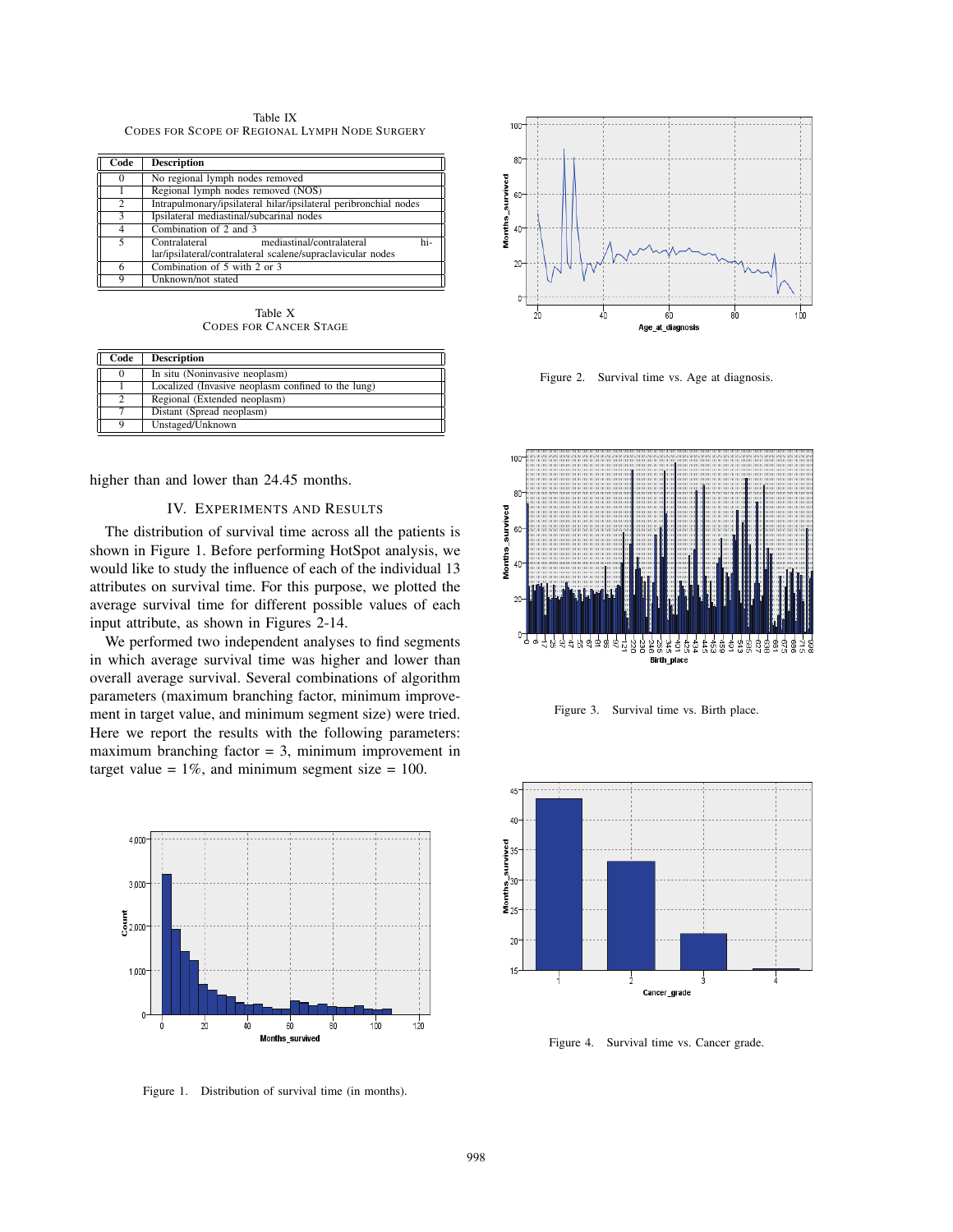

Figure 5. Survival time vs. Diagnostic confirmation.



Figure 6. Survival time vs. Farthest extension of tumor.



Figure 7. Survival time vs. Lymph node involvement.



Figure 8. Survival time vs. Type of surgery performed.



Figure 9. Survival time vs. Reason for no surgery.



Figure 10. Survival time vs. Order of surgery and radiation therapy.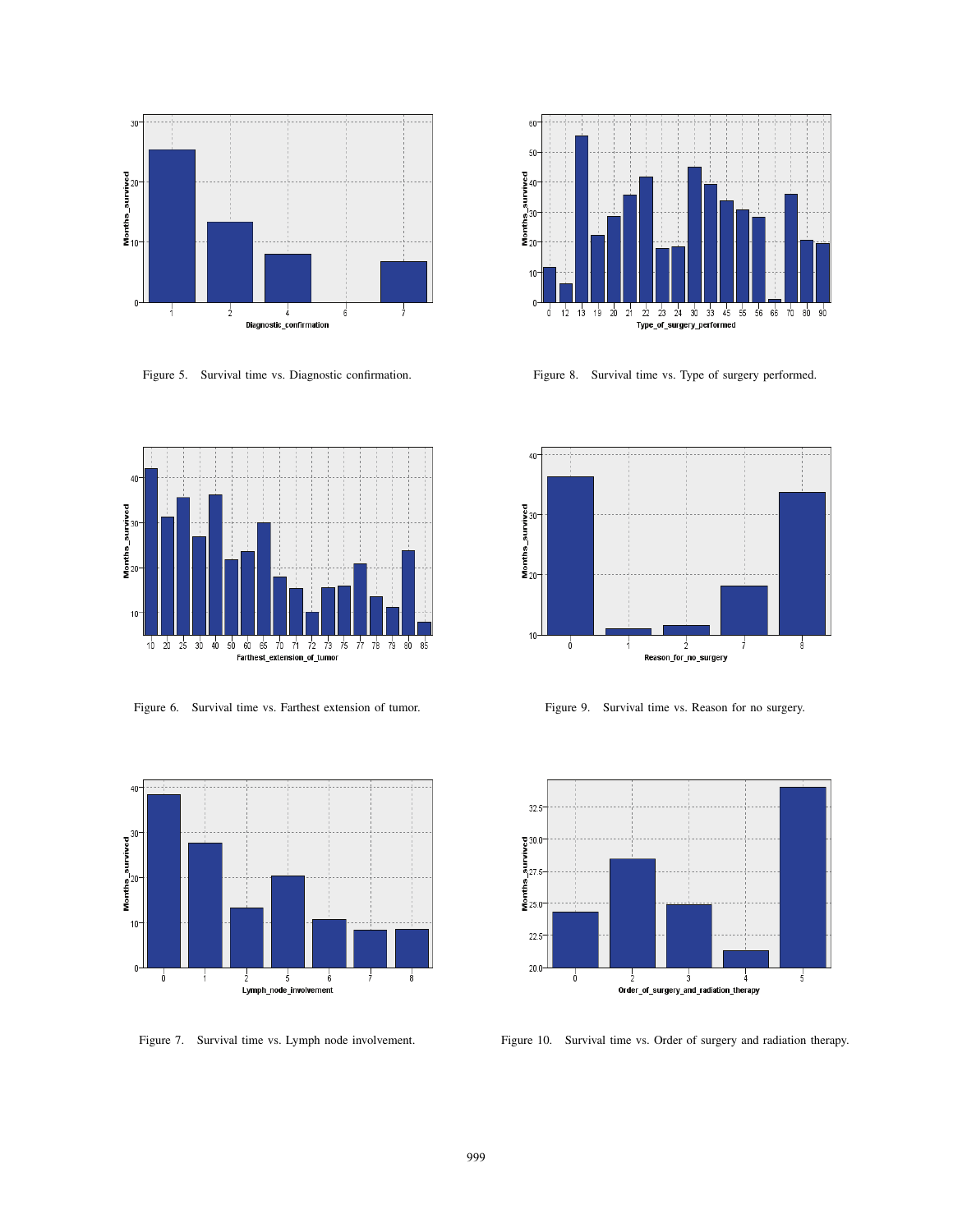

Figure 11. Survival time vs. Scope of regional lymph node surgery.



Figure 12. Survival time vs. Cancer stage.



Figure 13. Survival time vs. Number of malignant tumors in the past.

![](_page_5_Figure_6.jpeg)

Figure 14. Survival time vs. Total regional lymph nodes examined.

Table XI NUMBER OF ASSOCIATION RULES

| Mode                      | Generated<br><b>HotSpot</b><br>bv<br>Algorithm | <b>Redundant Rule Re-</b><br>moval - Stage I | <b>Redundant Rule Re-</b><br>moval - Stage II |
|---------------------------|------------------------------------------------|----------------------------------------------|-----------------------------------------------|
| Higher<br>target<br>value | 165                                            | 85                                           | 12                                            |
| Lower<br>target<br>value  | 64                                             | 32                                           | 6                                             |

As commonly known, association rule analysis invariably leads to discovery of a large number of redundant rules, which need to be removed. We used a 2-stage semi-manual procedure to remove redundant rules:

- 1) Stage I: Since the HotSpot algorithm tries to go deeper into the data as long as it is able to improve the target value, the leaf nodes would have the best target value compared to all the nodes on its path. So, we discard all the rules corresponding to the non-leaf nodes, and retain only the rules corresponding to the leaf nodes. This stage does not require manual intervention.
- 2) Stage II: Even after Stage I, there still remain quite a few redundant rules, the removal of which require domain expertise. The redundant rules at this stage were manually removed.

Table XI present the number of rules generated by the HotSpot algorithm, and the rules after each stage of redundant rule removal.

Lift of a rule is the relative improvement in the target (here survival time) as compared to the average value of the target across the entire dataset. Therefore, lift for the two modes can be defined as follows:

 $Lift_{higher} = Avg.SurvivalTimeWithin Segment/24.45$  $Lift_{lower} = 24.45/Avg.SurvivalTimeWithin Segment$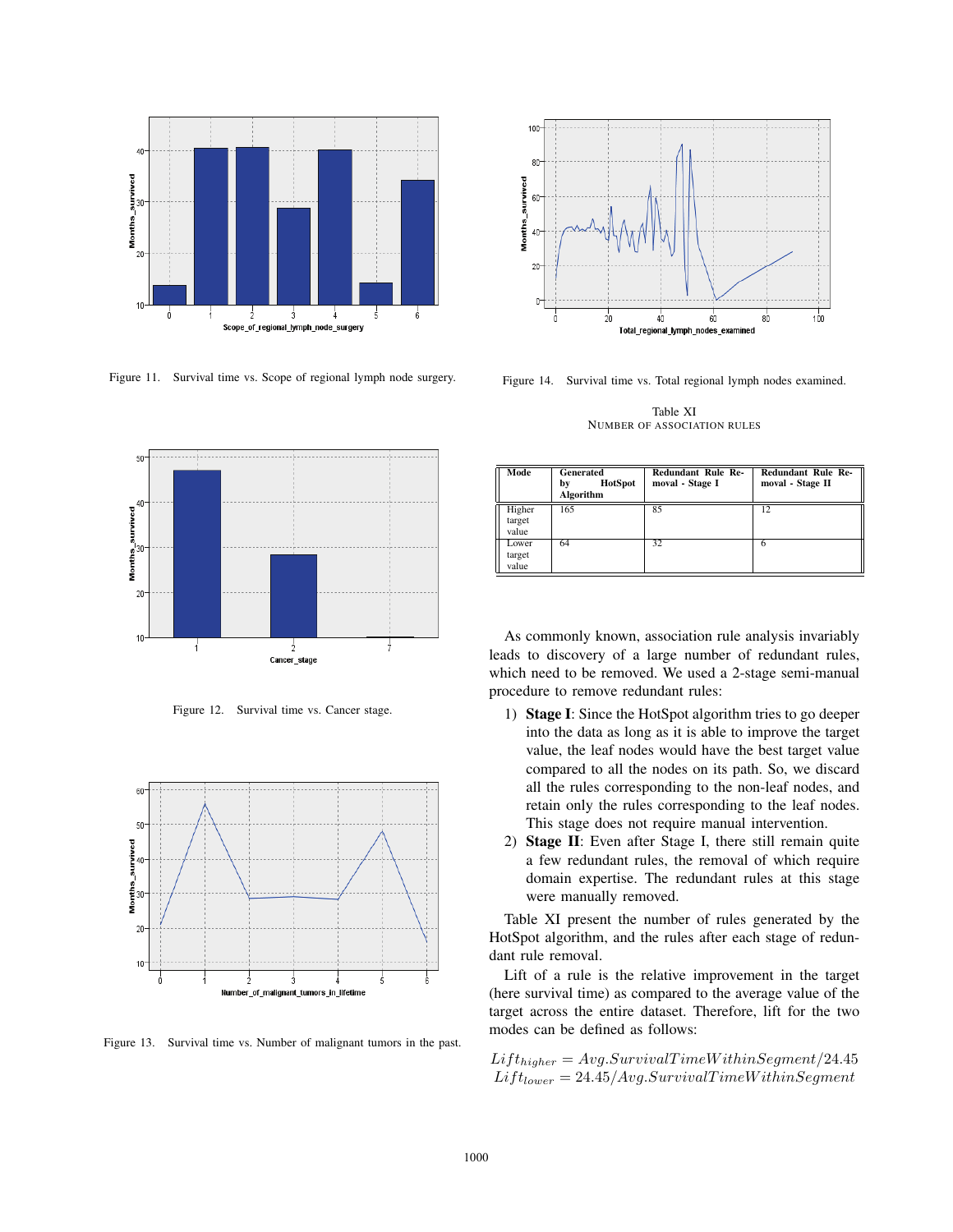#### Table XII

NON-REDUNDANT ASSOCIATION RULES DENOTING SEGMENTS WHERE AVERAGE SURVIVAL TIME IS SIGNIFICANTLY HIGHER THAN 24.45 MONTHS

| Non-redundant rules                                                                                                                                                                                                                                                                                                    | Avg. Survival<br>time | <b>Segment</b> size | Lift        | <b>Segment description</b>                                                                                                                                                                                                                                                                 |
|------------------------------------------------------------------------------------------------------------------------------------------------------------------------------------------------------------------------------------------------------------------------------------------------------------------------|-----------------------|---------------------|-------------|--------------------------------------------------------------------------------------------------------------------------------------------------------------------------------------------------------------------------------------------------------------------------------------------|
| Cancer stage $= 1$ , Cancer grade $= 1$ , Total regional<br>lymph nodes examined $> 3$ , Order of surgery and<br>radiation therapy $= 0$ , Type of surgery performed<br>$=$ 30, Age at diagnosis $\leq$ = 78, Number of ma-<br>lignant tumors in lifetime $\leq$ 2, Total regional<br>lymph nodes examined $\leq$ = 17 | 68.18                 | 100                 | 2.788559462 | The tumor is well-differentiated and localized, regional<br>lymph nodes examined is between 4 and 17, age of the<br>patient at time of diagnosis is less than 79, current tu-<br>mor is patient's first or second tumor, and resection of<br>lobe/bilobectomy is performed by the surgeon. |
| Cancer stage = 1, Age at diagnosis $\leq$ = 52, Type<br>of surgery performed $=$ 30, Total regional lymph<br>nodes examined $\leq$ 14, Total regional lymph<br>nodes examined $> 0$ , Age at diagnosis $> 38$                                                                                                          | 68.11                 | 100                 | 2.785696465 | The tumor is localized, age of patient is between 39 and 52,<br>number of regional lymph nodes examined is between 1 and<br>14, and resection of lobe/bilobectomy is performed by the<br>surgeon.                                                                                          |
| Type of surgery performed $=$ 30, Cancer grade $=$<br>1, Scope of regional lymph node surgery $= 1$ , Total<br>regional lymph nodes examined $\leq$ = 14                                                                                                                                                               | 66.8317               | 101                 | 2.733414043 | Tumor is well-differentiated, number of regional<br>lymph nodes examined is less than 15, resection of<br>lobe/bilobectomy is performed, and regional lymph nodes<br>are removed.                                                                                                          |
| Cancer stage = 1, Age at diagnosis $\leq$ = 52, Type<br>of surgery performed $=$ 30, Farthest extension of<br>tumor = 10, Age at diagnosis $> 40$                                                                                                                                                                      | 66.2613               | 111                 | 2.710084704 | Tumor is localized, age of patient is between 41 and<br>52, tumor is confined to one lung, and resection of<br>lobe/bilobectomy is performed.                                                                                                                                              |
| Type of surgery performed $=$ 30, Birth place $=$ 99,<br>Lymph node involvement $= 0$ , Age at diagnosis<br>$\leq$ = 75                                                                                                                                                                                                | 64.9811               | 106                 | 2.657724571 | Patient was born in Hawaii, patient's age is less than<br>76, there is no lymph node involvement, and resection of<br>lobe/bilobectomy is performed.                                                                                                                                       |
| Cancer stage = 1, Birth place = 99, Reason for no<br>surgery = 0, Age at diagnosis $\leq$ = 82                                                                                                                                                                                                                         | 63,9604               | $\overline{101}$    | 2.615977979 | Tumor is localized, patient was born in Hawaii, patient's age<br>is less than 83, and surgery was performed.                                                                                                                                                                               |
| Cancer grade $= 1$ , Total regional lymph nodes<br>examined $> 6$ , Lymph node involvement = 0, Age<br>at diagnosis $\leq$ 80, Total regional lymph nodes<br>examined $\leq$ = 18                                                                                                                                      | 63.8614               | 101                 | 2.611928883 | Tumor is well-diffentiated, number of lymph nodes ex-<br>amined is between 7 and 18, there is no lymph node<br>involvement, and patient's age is less than 81.                                                                                                                             |
| Type of surgery performed = $30$ , Cancer stage =<br>1, Birth place = 7, Farthest extension of tumor =<br>10, Total regional lymph nodes examined $> 2$                                                                                                                                                                | 63.0971               | 103                 | 2.580669042 | Tumor is localized, patient was born in Connecticut, tumor<br>is confined to one lung, number of lymph nodes examined<br>is greater than 2, and resection of lobe/bilobectomy is<br>performed.                                                                                             |
| Cancer grade $= 1$ , Scope of regional lymph node<br>surgery = 2, Lymph node involvement = 0, Age<br>at diagnosis $\leq$ = 75                                                                                                                                                                                          | 62.16                 | 100                 | 2.542341686 | Tumor is well-differentiated, there is no lymph node in-<br>volvement, patient's age is less than 76, and intrapul-<br>monary/ipsilateral hilar/ipsilateral peribronchial nodes are<br>removed.                                                                                            |
| Cancer stage = 1, Birth place = 99, Farthest<br>extension of tumor = 10, Age at diagnosis $\leq$<br>81                                                                                                                                                                                                                 | 60.3762               | $\overline{101}$    | 2.469384333 | Tumor is localized (confined to one lung), patient is born in<br>Hawaii and is less than 82 years old.                                                                                                                                                                                     |
| Cancer stage = 1, Birth place = 99, Farthest<br>extension of tumor = $10$ , Diagnostic confirmation<br>$= 1$                                                                                                                                                                                                           | 60.1845               | 103                 | 2.46154381  | Tumor is localized (confined to one lung), patient is born in<br>Hawaii, and cancer was confirmed by positive histology.                                                                                                                                                                   |
| Type of surgery performed $=$ 30, Cancer stage $=$<br>1, Birth place $= 97$                                                                                                                                                                                                                                            | 58.71                 | $\overline{100}$    | 2.401236815 | Tumor is localized, patient is born in California, and resec-<br>tion of lobe/bilobectomy is performed by the surgeon.                                                                                                                                                                     |

Tables XII and XIII present the non-redundant association rules obtained with 'higher' and 'lower' mode respectively. The description of the segment features is also included in the tables.

Most of the rules obtained in both cases conform with existing biomedical knowledge and provide interesting insights into lung cancer survival.

## V. CONCLUSION AND FUTURE WORK

In this paper, we performed association rule mining analysis on lung cancer data from SEER to identify hotspots in the cancer data, where the patient survival time is significantly higher than and lower than the average survival time across the entire dataset.

We believe that such analysis can be very useful to identify the factors affecting survival, and aid doctors and patients in avoiding the conditions which are known to reduce survival time, and encourage the conditions which are known to increase the survival time, whenever possible. It can also aid doctors in decision making and improve informed patient consent by providing a better understanding of the risks involved in a particular treatment procedure.

Similar analysis can also be done for other cancers.

# ACKNOWLEDGMENT

We thank the SEER program to make their limited-use data available for this work. This work is supported in part by NSF award numbers CCF-0621443, OCI-0724599, CCF-0833131, CNS-0830927, IIS-0905205, OCI-0956311, CCF-0938000, CCF-1043085, CCF-1029166, and OCI-1144061, and in part by DOE grants DE-FC02-07ER25808, DE-FG02-08ER25848, DE-SC0001283, DE-SC0005309, and DE-SC0005340.

# **REFERENCES**

[1] "Introduction to lung cancer," national Cancer Institute, SEER training modules, URL: http://training.seer.cancer.gov/lung/intro/ accessed: Aug 2, 2011.